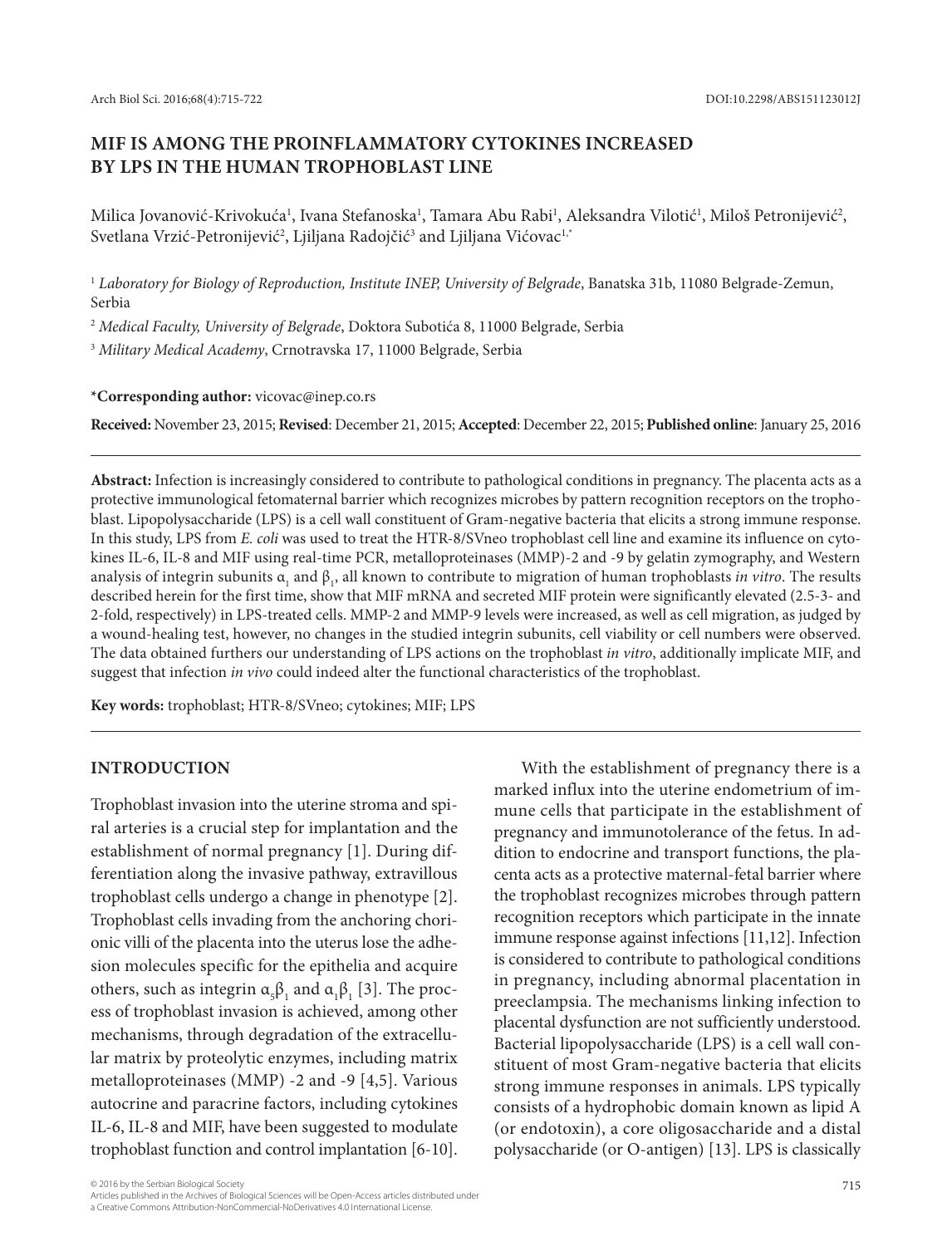recognized by immune cells via the pattern recognition receptor Toll-like receptor 4 (TLR4). In macrophages, TLR4 activation triggers the biosynthesis of different mediators of inflammation, such as TNF-α and IL1- β [14,15]. In trophoblast cells, a strong expression of TLR 4 has been reported in villous, intermediate and extravillous trophoblasts [16,17]. Both isolated first trimester trophoblast cells and HTR-8 cell line express TLR-2 and TLR-4 [18]. LPS stimulation via TLR-4 led to the activation of extracellular signal-regulated kinase (ERK), c-Jun NH<sub>2</sub>-terminal kinase (JNK) and mitogenactivated protein kinase (MAPK) [19]. Increased levels of TLR-4 were observed in placental bed extravillous trophoblasts of patients with preeclampsia [20], as well as cytokines such as TNF-α, IL-6 and monocyte chemoattractant protein-1, increased both systemically and locally in the placenta [21,22]. LPS was shown to increase IL-6 and IL-8 by isolated extravillous trophoblasts through the activation of MAPK signaling [23]. Differential inflammatory responses in trophoblast cell models, JEG-3 and BeWo human choriocarcinoma cell lines to LPS were demonstrated [24]. In the immortalized normal trophoblast cell line HTR-8/SVneo, LPS from *Porphyromonas gingivalis* was shown to increase IL-1β and IL-8 [25].

This study was designed to investigate the effect of *E. coli*-derived LPS on proinflammatory cytokine MIF production in the extravillous trophoblast cell line, HTR-8/SVneo, which could influence functional characteristics, such as viability, cell migration and the expression of markers associated with trophoblast invasive properties.

### **Materials and methods**

#### **Cell culture**

The HTR-8/SVneo trophoblast cell line was kindly provided by Dr. Charles Graham (Queen's University, Kingston, Ontario, Canada). This cell line was established from human first trimester placenta explant cultures immortalized by SV40 large T antigen [26, 27]. Cells were cultured at 37°C, 5%  $\mathrm{CO}_2^{\vphantom{\dag}}$ , in RPMI 1640 supplemented with 5% FBS with an antibiotic/ antimycotic solution (all from Lonza Group Ltd, Basel, Switzerland).

# **Determination of viable and adherent cell numbers**

The viability and adherent cell numbers of HTR-8/ SVneo cells were assessed using the MTT test [28] or crystal violet staining, as described previously [29]. HTR-8/SVneo cells were seeded in 96-well plates in 100  $\mu$ l of medium (2 x 10<sup>4</sup>/well) and allowed to adhere overnight. Cells were rinsed with PBS and incubated for 6 or 24 h with LPS (*Escherichia coli* 055:B5, Sigma-Aldrich Co., Saint Louis, MO, USA) at 0.1, 1 or 10 µg/ ml in complete or serum free RPMI. For the MTT test, 100 µl of MTT (1 mg/ml, Sigma) in 10% FBS/ PBS was added to each well upon treatment. After incubation for 2 h at 37°C, the medium was replaced by 1-propanol (100 µl/well) and the plates were shaken to ensure complete solubilization of the blue formazan. Absorbance was measured at 540 nm using a microplate reader (LKB, Vienna, Austria). For determination of adherent cell number, the cells were dried and fixed with ice-cold acetone-methanol for 5 min. Then, 50 µl/well of 0.05% crystal violet in 25% methanol was added. After 5 min incubation, the excess of dye was removed by immersing the plates in water and drying at room temperature. The incorporated dye was dissolved in 0.1 M sodium citrate in 50% ethanol at 100 µl/well. Optical density was read at 540 nm. The results are presented as a percentage of control values obtained for untreated cultures. The experiments were carried out three times, n=6.

#### **Cell migration test**

The effect of LPS on cell migration was investigated using a cell-wounding test. Cells at  $2.5 \times 10^5$  per well were plated in 24-well plates in 300 µl of complete medium and incubated at 37°C in 5%  $\mathrm{CO}_2^{\scriptscriptstyle{}}$  until confluence. Cells were then scraped off with a sterile pipette tip, rinsed with PBS, and cultured in medium with or without LPS at 0.1, 1 or 10 µg/ml for 24 h. Preselected fields were photographed at zero point and after 24 h. The distances crossed by the cells were measured electronically. Experimental data were expressed as a percentage of control values. The experiments were carried out three times in duplicate.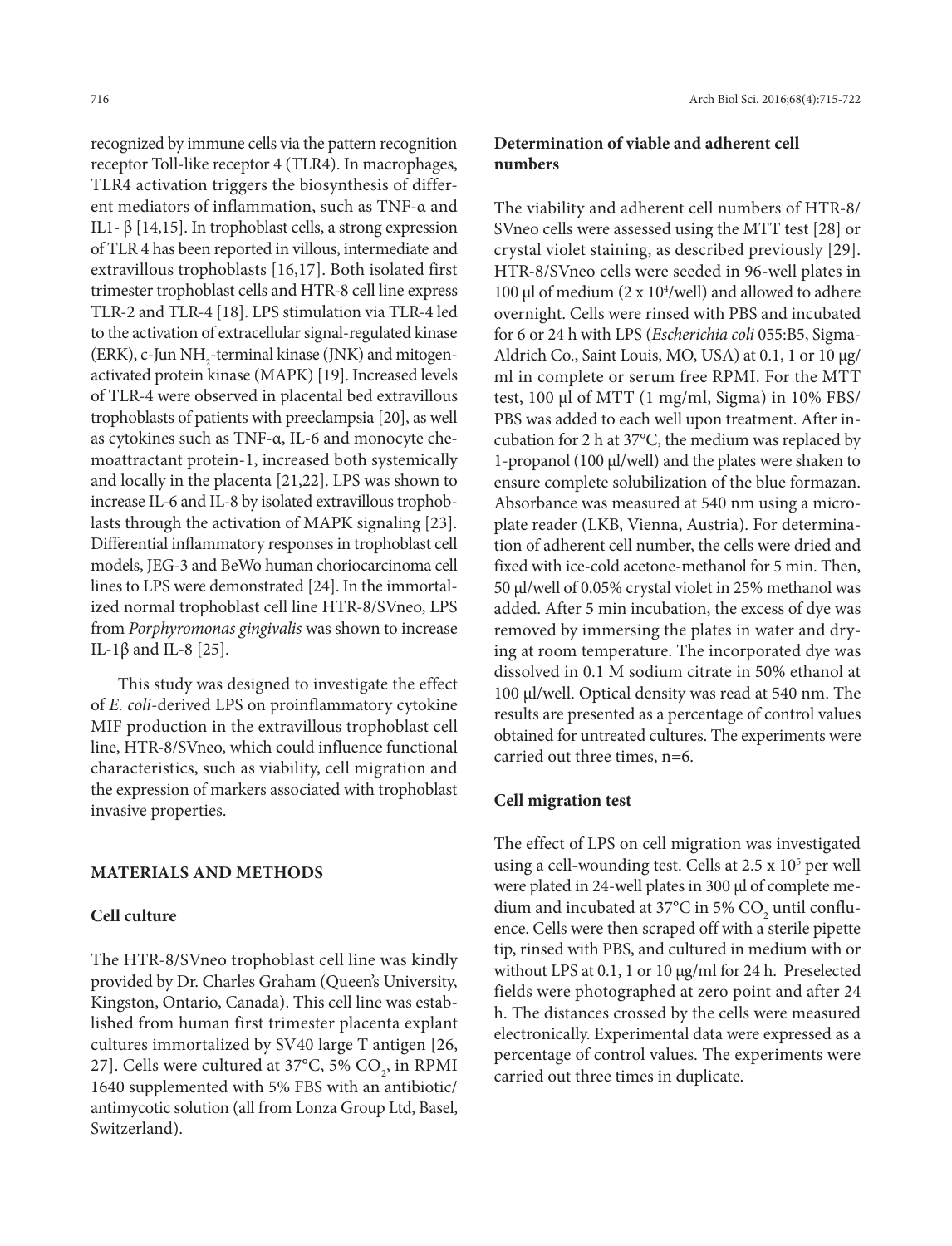#### **Gelatin zymography**

HTR-8/SVneo cell matrix metalloproteinase gelatinolytic activity was studied using SDS-PAGE gelatin zymography. Cells were incubated in complete medium in 24-well plates until confluence, rinsed with PBS and treated with LPS at 0.1, 1 or 10 µg/ml in serum-free medium for 24 h. Media were collected and centrifuged at 300xg. Protein concentrations were determined using BCA kit (Pierce). Gelatinase activities in conditioned media were determined as described previously [30]. Samples were separated using 11% SDS-polyacrylamide gels containing 1 mg/ml of gelatin under non-reducing conditions with protein loading of 20 µg per lane. Following electrophoresis, gels were washed twice for 15 min in 2.5% Triton X-100 (v/v) to remove SDS, and incubated overnight in reaction buffer (50 mmol/l Tris– HCl, pH 7, containing 5 mmol/l  $\text{CaCl}_2$ ) at 37°C. Gels were stained with Coomassie brilliant blue G-250 for 30 min at RT and destained in 30% methanol and 10% glacial acetic acid (v/v). Proteinase activity was observed as a clear band of digested gelatin at the designated molecular mass. Gelatinase levels were semi-quantitated by densitometric analysis using the ImageMasterTotalLabv 2.01 program (Amersham Biosciences). Experiments were carried out four times in duplicate.

#### **SDS-PAGE and immunoblotting**

Sodium dodecyl sulfate polyacrylamide gel electrophoresis (SDS-PAGE) was performed on 7.5% polyacrylamide gel for integrin  $\mathfrak{a_1}$ , 10% gel for integrin  $\mathfrak{b}_1$ and 12.5% gel for MIF. Untreated or LPS-treated HTR-8/SVneo cells were lysed in the sample buffer (0.125 M Tris-HCl containing 4% SDS, 20% glycerol, 0.1% bromophenol blue, 10% 2-mercaptoethanol and protease inhibitor cocktail, Sigma). For secreted MIF, cell conditioned media were mixed 3:1 with sample buffer. Samples were boiled for 5 min. Undissolved material was removed by centrifugation (17000xg for 10 min). Equal amounts of total protein (40 µg for lysates and 10 µg for conditioned media) were loaded per lane. For Western blotting, non-specific binding was blocked with 1% casein, membranes were incubated with mouse anti-MIF (0.5 µg/ml, R&D Systems), mouse anti-integrin α<sub>1</sub> (0.33 μg/ml, R&D Systems) or rabbit anti-integrin β<sub>1</sub> (0.3 μg/ml, R&D Systems) antibody overnight at 4˚C with constant shaking. Biotinylated anti-rabbit

IgG (0.3  $\mu$ g/ml) or anti-mouse IgG (0.75  $\mu$ g/ml) secondary antibodies were used, followed by incubation with avidin-biotinylated peroxidase complex (ABC, Vector). The reaction was visualized using a chemiluminescence kit (Pierce Biotechnology, Rockford, IL, USA). Staining for actin was used as loading control. Membranes were scanned on an HP Scanjet G3110 and analyzed by the ImageMasterTotalLab v2.01 program (Amersham Biosciences, NJ, USA). Experiments were carried out four times in duplicate.

#### **Real-time PCR**

Total RNA was collected from subconfluent cultures of HTR-8/SVneo cells (control or LPS-treated) using TRIzol (Applied Biosystems, Carlsbad, CA, USA), as suggested by the manufacturer. First-strand cDNA was synthesized from 1 μg of total RNA, using 0.2 μg of random hexamer primers, 250 μM of each dNTP and 200U of RevertAid reverse transcriptase (Fermentas, Vilnius, Lithuania). Real-time PCR was performed in a 7500 Real Time PCR System (Applied Biosystems, Carlsberg, USA). The reaction mixture contained 100 ng of cDNA, 5 μl 2x SYBR® Green PCR Master Mix (Applied Biosystems, Carlsberg, USA) and a specific primer in a final concentration of 0.5 μM. Specific primers with the following sequences were used - MIF F: CCGGACAGGGTCTACATCA, MIF R: ATT-TCTCCCCACCAGAAGGT; IL-6 F: GAGAAAGGA-GACATGTAACAAGAGT, IL-6 R: CGCAGAATGA-GATGAGTTGT; IL-8 F: CTCTCTTGGCAGCCTTC-CTGATT; IL-8 R: AACTTCTCCACAACCCTCT-GCAC; TBP F: GAGCTGTGATGTGAAGTTTCC, TBP R: TCTGGGTTTGATCATTCTGTAG (as an internal control). Melting curve analysis was performed to verify amplification specificity. TBP was used as the endogenous control gene. Calculations were made using the comparative ∆∆Ct method [31]. Tree experiments, each in triplicate, were performed.

#### **Statistical analysis**

The data were analyzed by Statistical Software Program, version 5.0 (Primer of Biostatistic, McGraw-Hill Companies, Inc., New York, NY, USA) using the non-parametric Mann-Whitney rank sum test and Student's *t*-test as appropriate. Values were considered significantly different when  $p<0.05$ .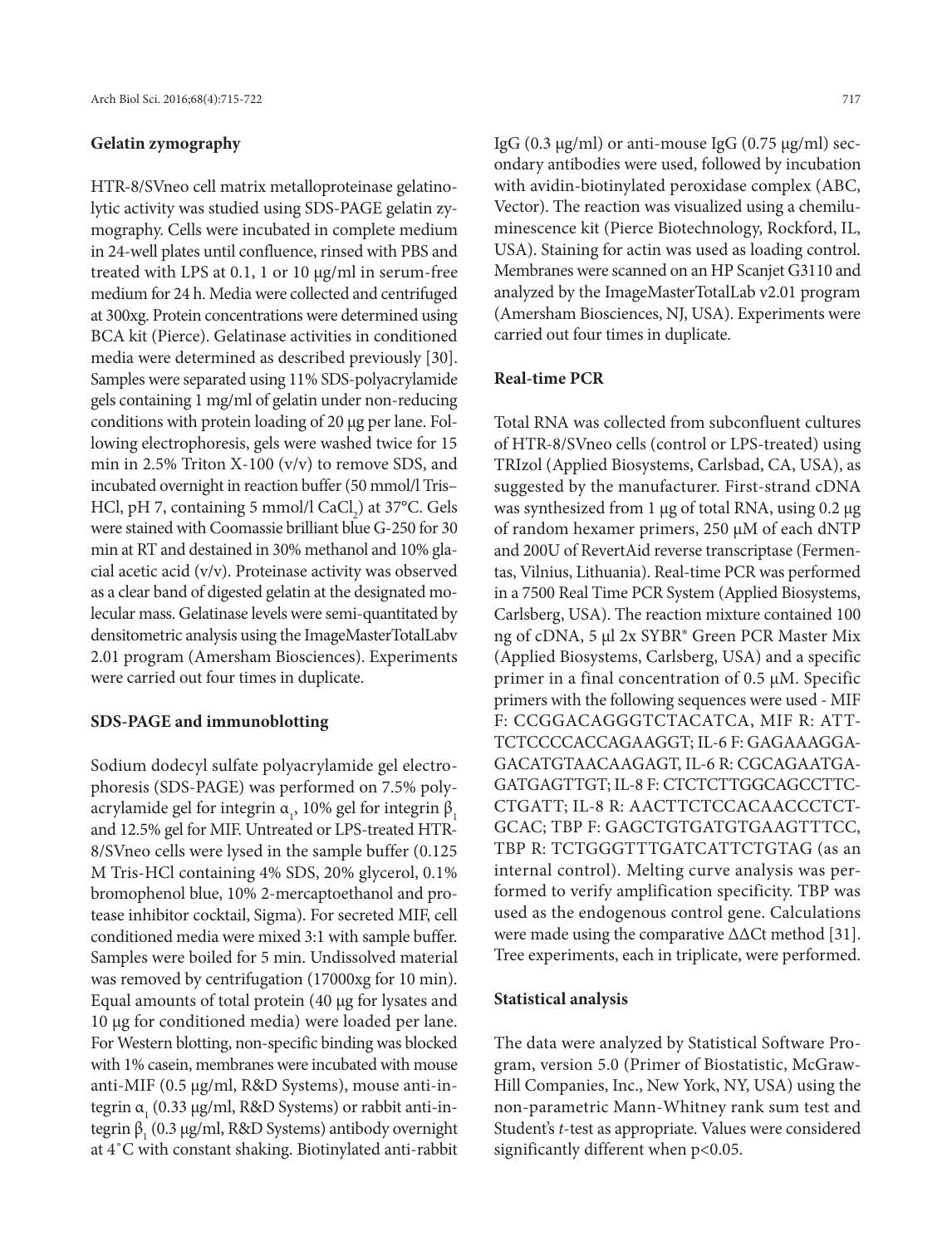# **Results**

### **Effect of LPS on HTR-8/SVneo cytokine expression**

Treatment with LPS induced an increase in IL-6, IL-8 and MIF expression, as determined by the ΔΔCt method (Fig. 1). The previously reported increase in IL-6 and IL-8 RNA levels by LPS was confirmed here. LPS at 0.1, 1 and 10  $\mu$ g/ml stimulated IL-6 mRNA 2.3-, 3.6- and 3-fold (Fig. 1A), and IL-8 mRNA 2.3-, 1.7-, and 2.1-fold, respectively (Fig.1B). An increased expression of MIF by trophoblasts exposed to LPS, however*,* was not previously reported. The MIF RNA level was increased 2.3-, 2.8- and 2.5-fold by LPS at 0.1, 1 and 10 µg/ml, respectively (Fig.1C). Secreted MIF protein was also increased in culture media by LPS at 1 µg/ml to 200% of control (Fig.1D).

### **Effect of LPS on HTR-8/SVneo cell migration and expression of MMPs and integrin subunits**

Since each of the increased cytokines stimulates trophoblast migration, a wound-healing assay was used

to determine whether *E. coli* LPS influenced HTR-8/ SVneo cell migration. A moderate increase was observed to 123% of control for 0.1 µg/ml, to 129% of control for 1 µg/ml and to 118% of control for 10 µg/ ml (Fig. 2).

In this study, two integrin subunits and MMPs considered particularly relevant effectors for trophoblast migration/invasion were tested. Semi-quantitative analysis by SDS-PAGE gelatin zymography revealed that LPS stimulated MMP-2 levels to 146%, 166% and 154% of control, and MMP-9 to 141%, 160% and 145% of control (Fig. 3A) by LPS at 0.1, 1 and 10 µg/ml, respectively (Fig. 3B). LPS did not change integrins  $a_1$  and  $\beta_1$  assessed by Western blot (Fig. 3C, D).

# **Influence of LPS on HTR-8/SVneo cell proliferation**



The possibility that LPS may impact HTR-8/SVneo cell viability and adherent cell numbers was tested by MTT and crystal violet staining. None of the concentrations (0.1, 1 and 10 µg/ml) influenced HTR-8/ SVneo adherent cell number after 6 h (Fig. 4A) or



**Fig.1.** LPS impact on proinflammatory cytokines in HTR-8/SVneo cells. The effect of LPS on the expression of IL-6 (A), IL-8 (B) and MIF (C) as assessed by qPCR. The data are expressed as fold of change±SEM from the untreated control. D. Western blot analysis of the effect of LPS on secreted MIF in HTR-8/ SVneo cell culture media. Results of densitometric analysis of the corresponding bands are shown in the chart. The data are expressed as percent of the untreated control±SEM. \* p<0.05; \*\* p<0.01; \*\*\* p<0.001.

**Fig. 2.** The effect of LPS on HTR-8/SVneo migration. The distances crossed by cells over a period of 24 h were determined electronically and are given in the chart (A) as percentages of the untreated control±SEM (A).  $*$  p<0.05; \*\*\* p<0.001. The representative experiment is shown in B.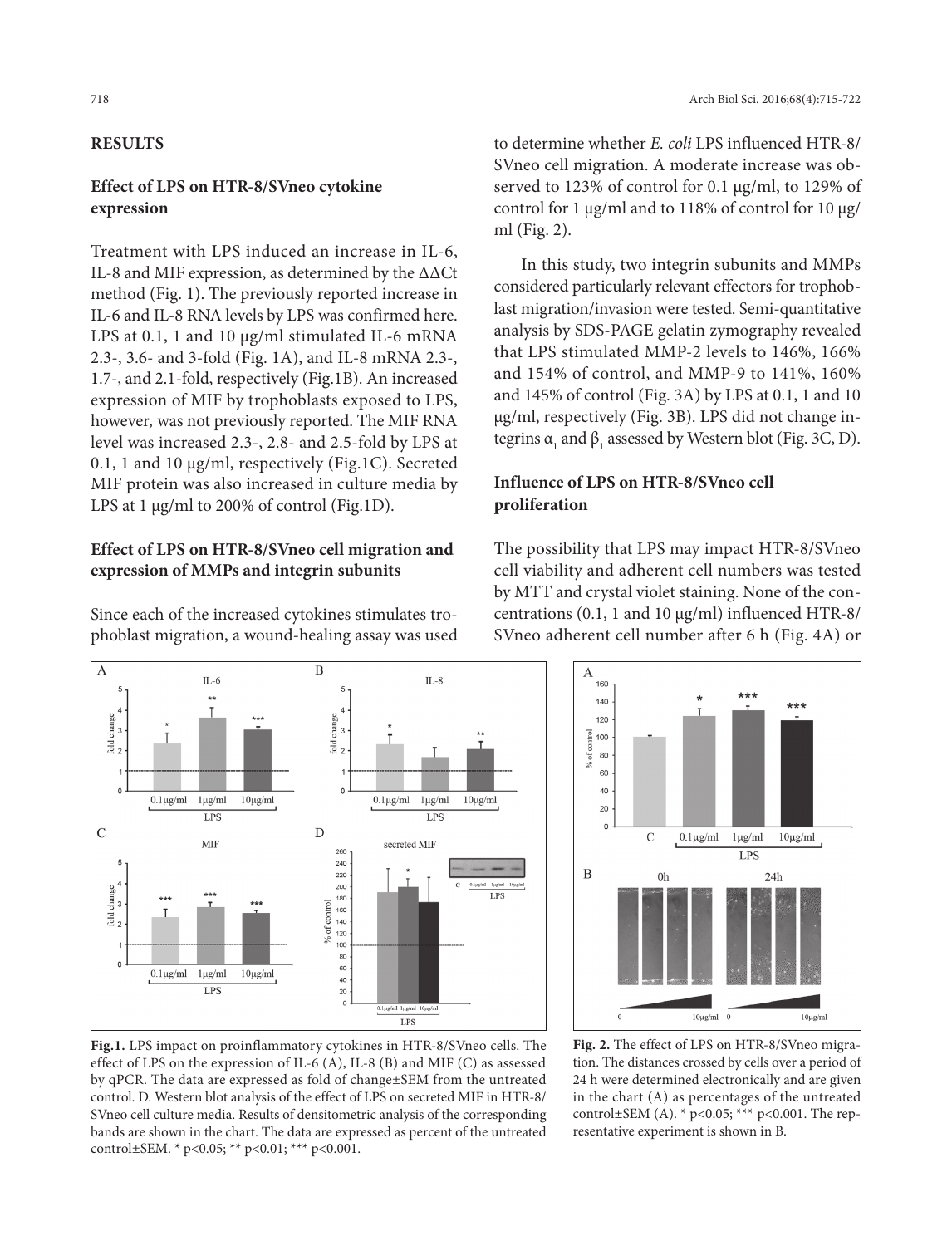24 h of culture (Fig. 4C) in serum-free, or complete medium after 24 h incubation (Fig. 4E). No change in cell viability by MTT test was observed under the conditions studied (Fig. 4B, D, F). Therefore, none of the observed changes were induced by altered cell numbers or viability.

### **Discussion**

In human pregnancy, infection and inflammation at term can cause premature rupture of the membranes and delivery [32]. In early pregnancy, infection has been particularly studied with regard to the involvement of diverse immune cells of the placental bed; however, there is still insufficient knowledge of its effect on first trimester of pregnancy trophoblast function.

LPS impact on trophoblast cell survival has been previously reported as proapoptotic [33,34] or absent [18, 35]. In this study, neither HTR-8/SVneo cell viability nor adherent cell numbers were changed with LPS from *E. coli*, which confirms previous results on HTR-8 cells [18] and other cell types, such as Wharton's jelly-derived mesenchymal stem cells and hepatocytes [36,37].

Various proinflammatory cytokines have been reported to influence trophoblast cell migration and invasion, some of which having an inhibitory ef-



**Fig. 3.** The effect of LPS on the markers of trophoblast invasive phenotype in HTR-8/SVneo cells. MMP-2 and -9 (A, B), and integrin subunits  $\alpha_{_1}$  and  $\beta_{_1}$  (C) in LPS-treated HTR-8/SVneo cells, using culture media gelatin zymography and cell lysate Western blot analysis respectively. Results of densitometric analysis of the corresponding bands for MMP-9 (A) and MMP-2 (B) and the integrins  $\alpha_{_1}$  and  $\beta_{_1}$ (C) are shown in the charts. The data are expressed as percent of the untreated control±SEM (D). \*\* p<0.01; \*\*\* p<0.001.



**Fig. 4.** The effect of LPS on HTR-8/SVneo cell viability and adherent cell number. The HTR-8/SVneo adherent cell number was assessed by crystal violet staining (A, C, D) and cell viability by MTT test (B, D, F) in serum free medium (A, B, C, D) or complete medium (E, F). The data are expressed as percent of the untreated control±SEM.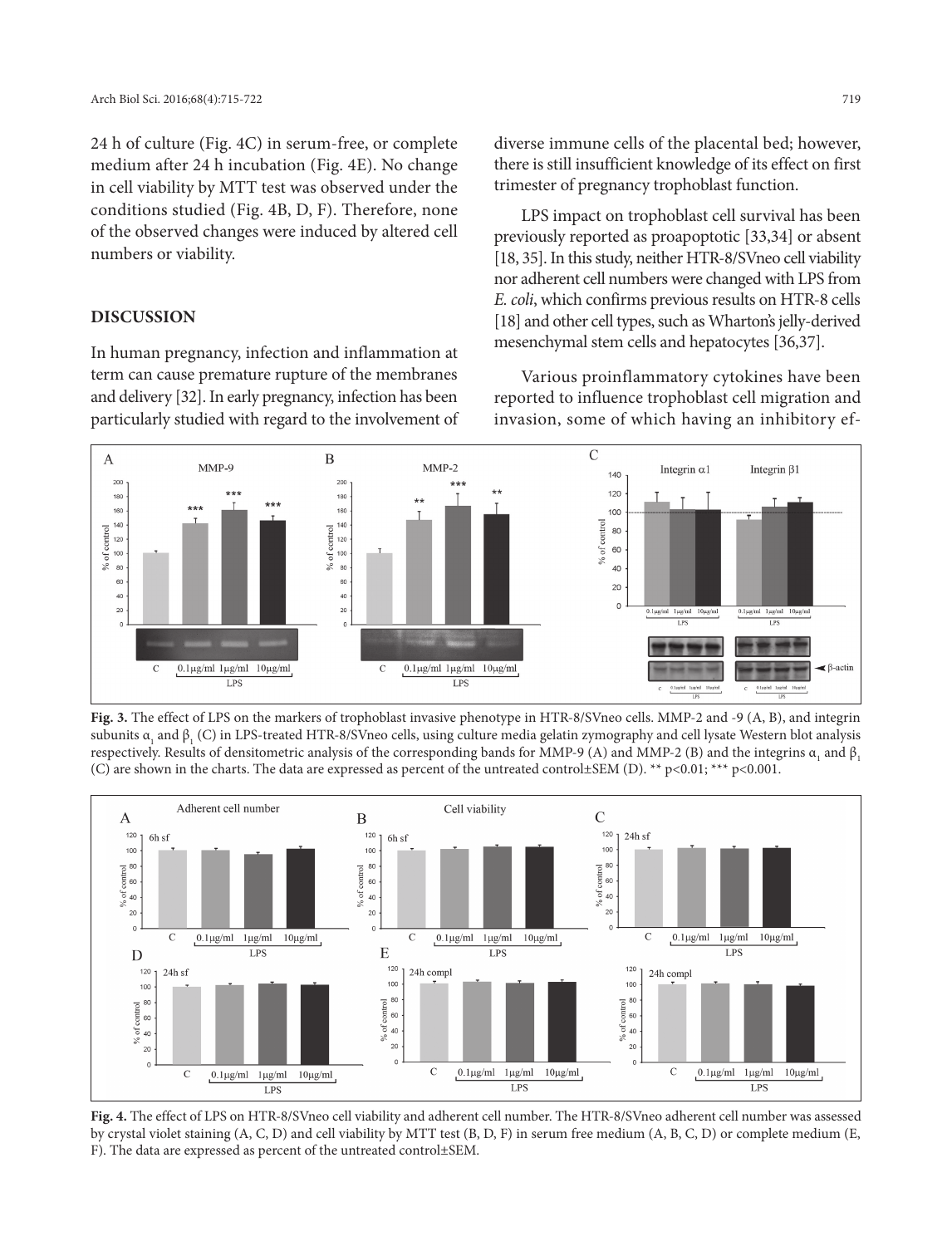fect, such as TNF  $\alpha$  [38] and IFN  $\gamma$  [39]. Stimulatory cytokines include IL-1β [40], IL-6 [6], IL-8 [41, 7] and recently reported MIF [10]. LPS was shown to increase several inflammatory cytokines in the trophoblast, including IL-1β [42], IL-6 [33,23], IL-8 [43] and RANTES [44]. In this study, the stimulatory effect of LPS on IL-6 and IL-8 expression by HTR-8/SVneo cells was confirmed. The data obtained introduce the important regulator of innate immunity, MIF, to the list of LPS-induced cytokines in the human trophoblast. Systemic MIF increase has been implicated in infection and severe sepsis [45]. Specifically, MIF was identified as a major secreted protein released by anterior pituitary cells in response to LPS stimulation [46], contributing to circulating MIF present in the postacute phase of endotoxemia. The cytokines increased with LPS, IL-6, IL-8 and MIF, could be assumed to act in an autocrine fashion to stimulate HTR-8/SVneo migration *in vitro.* Indeed, an increase in HTR-8/ SVneo cell migration was observed in this study in cultures treated with LPS. In previous studies, each of these cytokines was shown to increase cell migration when added individually to cell culture media [6,7,10]. Interestingly, two commonly used trophoblast cell models, choriocarcinoma cell lines JEG-3 and BeWo, were shown to respond differently to LPS [24]. In JEG-3 cells, a dose- and time-dependent stimulation of IL-6 and TNF-α and increased NF-κB gene expression were observed, which was not replicated in BeWo cells.

Trophoblast migration and invasion are prerequisites for the establishment of a healthy pregnancy. Our finding that *E. coli* LPS induced a small but significant stimulatory effect on HTR-8/SVneo cell migration differs from the previous study [23], where extravillous trophoblast invasion was inhibited. In addition to the intrinsic discrepancy between these two test models, the obtained result could be due to different LPS exposure times (24 h here as opposed to 72 h in the previous study). LPS from *Porphyromonas gingivalis* had no effect on HTR-8/SVneo migration, but when coadministered with nicotine cell migration was inhibited [47]. Nevertheless, LPS stimulated the migration and/or invasion of other cell types such as dendritic cells [48], colorectal cancer cells [49] and vascular smooth muscle cells [50], while it has been reported to have a dose-dependent differential effect on human dental pulp stem cells [51].

Trophoblast cell migration and invasion are known to depend on integrin levels and MMP secretion and activity [52]. MMP-2 and -9, as significant mediators of trophoblast invasion, were stimulated here by LPS. This is in accordance with previous studies on the trophoblast where MMP-2 [33] and MMP-9 [53] were also stimulated. LPS had a similar effect in other cell types as well, increasing these MMPs in dental pulp [54], osteosarcoma [55] and colorectal cancer cells [49]. No information regarding the modulation of integrins by LPS in trophoblast cells is available. The integrin subunits most relevant for trophoblast migration/invasion,  $\alpha$ <sub>1</sub> and  $\beta$ <sub>1</sub>, were investigated here and found to be unaffected by LPS from *E. coli*.

Based on our results and previous reports, LPS could have a differential effect on trophoblast migration/invasion *in vitro*, depending on the concentration, type of LPS and the exposure time. *In vivo,* the situation is far more complex, since LPS affects multiple immune and non-immune cell types present in the placental bed. For instance, LPS activated macrophages and their products could modulate direct LPS effects on the trophoblast, as observed *in vitro* [56]. On the other hand, trophoblast cells were shown to secrete chemokines able to recruit maternal macrophages and alter their cytokine profile [57], and also to modulate activation profile and migration of monocytes *in vitro*, which was restricted in the presence of LPS [58]. In addition to extravillous trophoblasts, syncytiotrophoblasts were also shown to respond to LPS by a large increase in IL-8 [59]. Thus, multiple signaling circuits are likely affected in infection with Gram-negative bacteria, and our finding that MIF (a potent proinflammatory cytokine) is also stimulated in the trophoblast by LPS adds yet another element to this complexity.

**Authors' contributions:** MJK, TAR, IS and AV performed the experiments. MP, LR, SVP, IS, AV and TAR analyzed the data and edited the text. MJK and LV conceived and designed the study, analyzed the data and wrote the paper.

**Conflict of interest disclosure:** The authors declare no conflict of interest.

**Acknowledgments:** This work was supported by the Ministry of Education, Science and Technological Development, Republic of Serbia Grant No. 173004.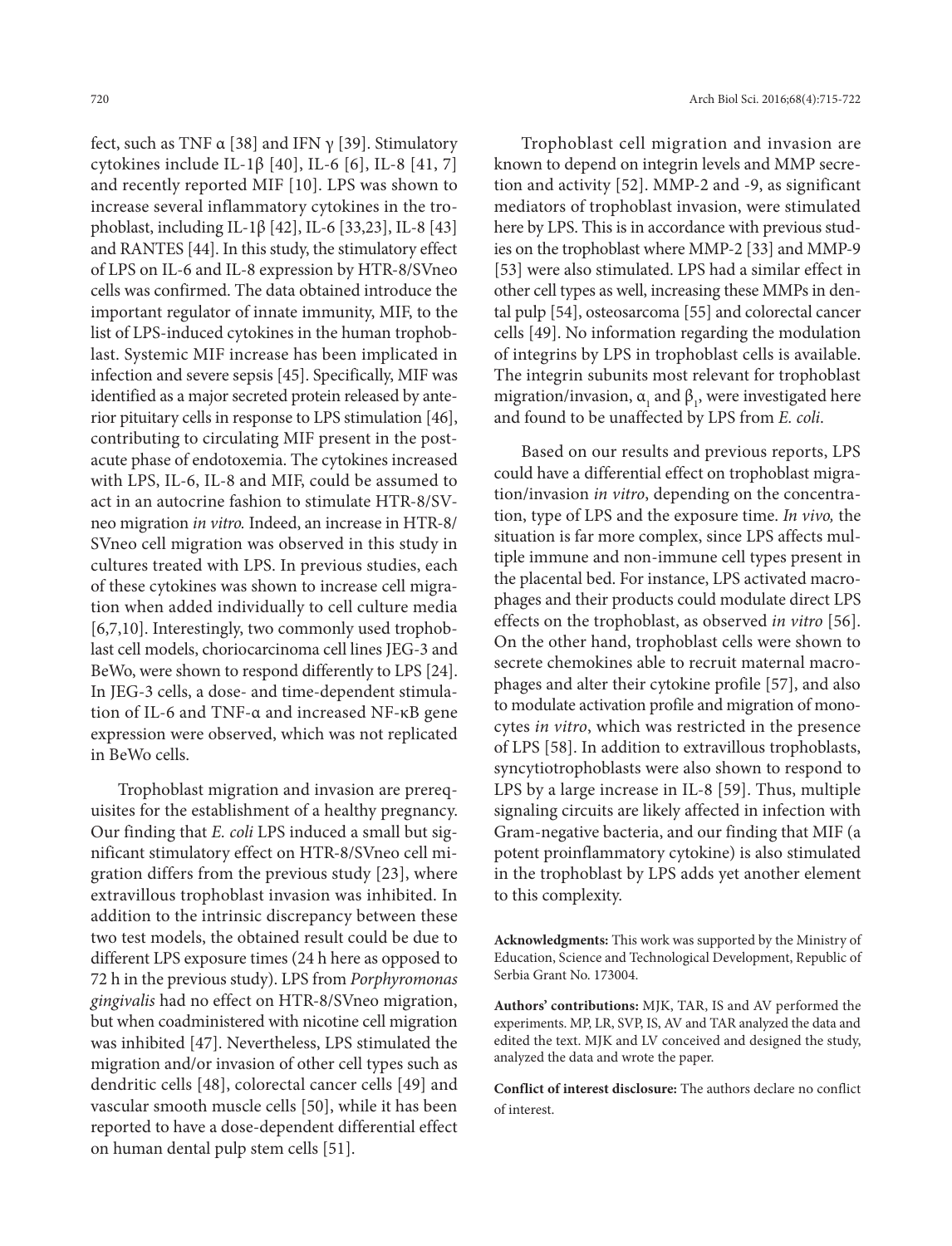#### **References**

- 1. Pijnenborg R, Bland JM, Robertson WB, Brosens I. Uteroplacental arterial changes related to interstitial trophoblast migration in early human pregnancy. Placenta. 1983;4(4):397-413.
- 2. Vićovac L, Aplin JD. Epithelial-mesenchymal transition during trophoblast differentiation. Acta Anat (Basel). 1996;156(3):202-16.
- 3. Damsky CH, Fitzgerald ML, Fisher SJ. Distribution patterns of extracellular matrix components and adhesion receptors are intricately modulated during first trimester cytotrophoblast differentiation along the invasive pathway, in vivo. J Clin Invest. 1992;89(1):210-22.
- 4. Lala PK, Graham CH. Mechanisms of trophoblast invasiveness and their control: the role of proteases and protease inhibitors. Cancer Metastasis Rev. 1990;9(4):369-79.
- 5. Librach CL, Werb Z, Fitzgerald ML, Chiu K, Corwin NM, Esteves RA, Grobelny D, Galardy R, Damsky CH, Fisher SJ. 92-kD type IV collagenase mediates invasion of human cytotrophoblasts. J Cell Biol. 1991;13(2):437-49.
- 6. Jovanović M, Vićovac L. Interleukin-6 stimulates cell migration, invasion and integrin expression in HTR-8/SVneo cell line. Placenta. 2009;30(4):320-8.
- 7. Jovanović M, Stefanoska I, Radojcić L, Vićovac L. Interleukin-8 (CXCL8) stimulates trophoblast cell migration and invasion by increasing levels of matrix metalloproteinase (MMP)2 and MMP9 and integrins alpha5 and beta1. Reproduction. 2010;139(4):789-98.
- 8. Soares MJ, Chakraborty D, Kubota K, Renaud SJ, Rumi MA. Adaptive mechanisms controlling uterine spiral artery remodeling during the establishment of pregnancy. Int J Dev Biol. 2014;58(2-4):247-59.
- 9. Fritz R, Jain C, Armant DR. Cell signaling in trophoblastuterine communication. Int J Dev Biol. 2014;58(2-4):261-71.
- 10. Jovanović Krivokuća M, Stefanoska I, Abu Rabi T, Al-Abed Y, Stošić-Grujičić S, Vićovac Lj. Pharmacological inhibition of MIF interferes with trophoblast cell migration and invasiveness. Placenta. 2015;36(2):150-9.
- 11. Guleria I, Pollard JW. The trophoblast is a component of the innate immune system during pregnancy. Nat Med. 2000;6(5):589-93.
- 12. Abrahams VM, Mor G. Toll-like receptors and their role in the trophoblast. Placenta. 2005;26(7):540-7.
- 13. Raetz CR, Whitfield C. Lipopolysaccharide endotoxins. Annu Rev Biochem. 2002;71:635-700.
- 14. Beutler B, Cerami A. Tumor necrosis, cachexia, shock, and inflammation: a common mediator. Annu Rev Biochem. 1988;57:505-18.
- 15. Dinarello CA. Interleukin-1 and interleukin-1 antagonism. Blood. 1991;77(8):1627-52.
- 16. Holmlund U, Cebers G, Dahlfors AR, Sandstedt B, Bremme K, Ekström ES, Scheynius A. Expression and regulation of the pattern recognition receptors Toll-like receptor-2 and Toll-like receptor-4 in the human placenta. Immunology. 2002;107(1):145-51.
- 17. Ma Y, Krikun G, Abrahams VM, Mor G, Guller S. Cell typespecific expression and function of toll-like receptors 2 and 4 in human placenta: implications in fetal infection. Placenta. 2007;28(10):1024-31.
- 18. Abrahams VM, Bole-Aldo P, Kim YM, Straszewski-Chavez SL, Chaiworapongsa T, Romero R, Mor G. Divergent tro-

phoblast responses to bacterial products mediated by TLRs. J Immunol. 2004;173(7):4286-96.

- 19. Klaffenbach D, Rascher W, Röllinghoff M, Dötsch J, Meissner U, Schnare M. Regulation and signal transduction of toll-like receptors in human choriocarcinoma cell lines. Am J Reprod Immunol. 2005;53(2):77-84.
- 20. Kim YM, Romero R, Oh SY, Kim CJ, Kilburn BA, Armant DR, Nien JK, Gomez R, Mazor M, Saito S, Abrahams VM, Mor G. Toll-like receptor 4: a potential link between "danger signals," the innate immune system, and preeclampsia? Am J Obstet Gynecol. 2005;193(3 Pt 2):921-7.
- 21. LaMarca BD, Ryan MJ, Gilbert JS, Murphy SR, Granger JP. Inflammatory cytokines in the pathophysiology of hypertension during preeclampsia. Curr Hypertens Rep. 2007;9(6):480-5.
- 22. Szarka A, Rigó J Jr, Lázár L, Beko G, Molvarec A. Circulating cytokines, chemokines and adhesion molecules in normal pregnancy and preeclampsia determined by multiplex suspension array. BMC Immunol. 2010 Dec 2;11:59.
- 23. Anton L, Brown AG, Parry S, Elovitz MA. Lipopolysaccharide induces cytokine production and decreases extravillous trophoblast invasion through a mitogen-activated protein kinase-mediated pathway: possible mechanisms of first trimester placental dysfunction. Hum Reprod. 2012;27(1):61-72.
- 24. Koh YQ, Chan HW, Nitert MD, Vaswani K, Mitchell MD, Rice GE. Differential response to lipopolysaccharide by JEG-3 and BeWo human choriocarcinoma cell lines. Eur J Obstet Gynecol Reprod Biol. 2014;175:129-33.
- 25. Riewe SD, Mans JJ, Hirano T, Katz J, Shiverick KT, Brown TA, Lamont RJ. Human trophoblast responses to Porphyromonas gingivalis infection. Mol Oral Microbiol. 2010;25(4):252-9.
- 26. Graham CH, Hawley TS, Hawley RG, MacDougall JR, Kerbel RS, Khoo N, Lala PK. Establishment and characterization of first trimester human trophoblast cells with extended lifespan. Exp Cell Res. 1993;206(2):204-11.
- 27. Irving JA, Lysiak JJ, Graham CH, Hearn S, Han VK, Lala PK. Characteristics of trophoblast cells migrating from first trimester chorionic villus explants and propagated in culture. Placenta. 1995 Jul;16(5):413-33.
- 28. Hanisch FG., Dressen F, Uhlenbruck G. Quantitative microadhesion assay on polystyrene matrices. In: Gabius HJ, Gabius S, editors. Lectins and Glycobiology. Berlin: Springer-Verlag, Heidelberg; 1993. p. 411–7.
- 29. Stefanoska I, Jovanović Krivokuća M, Vasilijić S, Ćujić D, Vićovac L. Prolactin stimulates cell migration and invasion by human trophoblast in vitro. Placenta. 2013;34(9):775-83.
- 30. Lash GE, Otun HA, Innes BA, Bulmer JN, Searle RF, Robson SC. Inhibition of trophoblast cell invasion by TGFB1, 2, and 3 is associated with a decrease in active proteases. Biol Reprod. 2005;73(2):374-81.
- 31. Livak KJ, Schmittgen TD. (). Analysis of relative gene expression data using real-time quantitative PCR and the  $2^{\text{-}\Delta\Delta C}$ <sub>T</sub> Method. Methods. 2001;25: 402-8.
- 32. Romero R, Roslansky P, Oyarzun E, Wan M, Emamian M, Novitsky TJ, Gould MJ, Hobbins JC. Labor and infection. II. Bacterial endotoxin in amniotic fluid and its relationship to the onset of preterm labor. Am J Obstet Gynecol. 1988;158(5):1044-9.